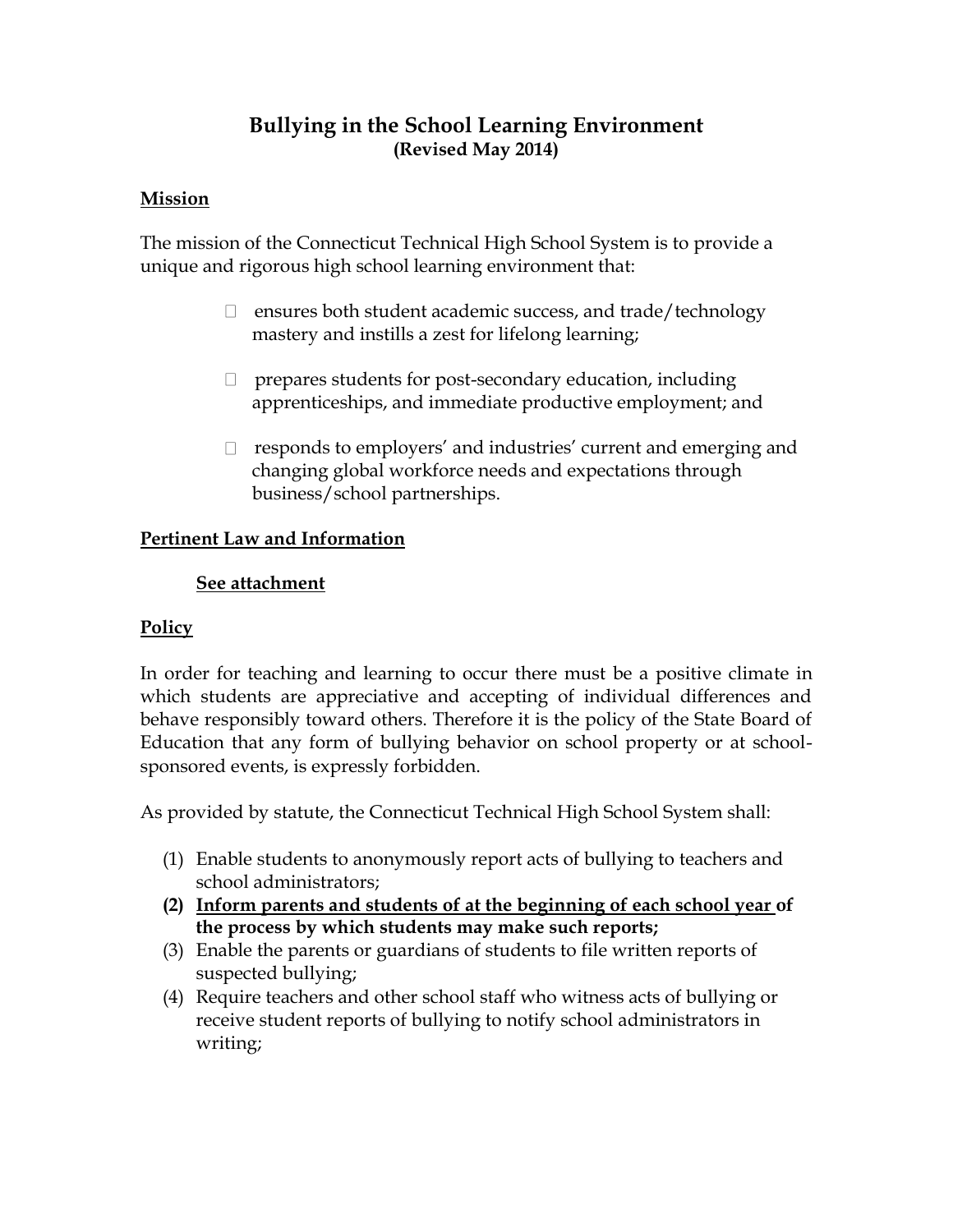- (5) Require school administrators to investigate any written report filed and to review any anonymous reports, except that no disciplinary action shall be taken solely on the basis of an anonymous report;
- **(6) Provide prompt notice to the parents or guardians of the student alleged to have committed an act or acts of bullying and the parents or guardians of the student against whom such alleged act or acts were directed that such investigation has commenced;**
- (7) Provide for the inclusion of language in student codes of conduct concerning bullying;
- (8) Require school administrators to notify both the parents or guardians of students who commit any verified acts of bullying and the parents or guardians of students against whom such acts were directed, and invite them to attend at least one meeting;
- **(9) Require each school to invite the parents or guardians of a student who commits any verified act of bullying to a meeting, separate and distinct from the meeting required in subdivision( 8) of this subsection, to discuss specific interventions undertaken by the school to prevent further acts of bullying;**
- **(10)Provide prevention and intervention strategies for school staff to deal with bullying;**
- (11)Require each school within the district to maintain a list of the number of verified acts of bullying in such school and make such list available for public inspection and**;** report such number to the Department of Education annually and in such manner as prescribed by the Commissioner of Education; and
- (12)Identify the appropriate school personnel, which may include, but shall not be limited to, pupil services personnel, responsible for taking a bullying report and investigating the complaint.

The notification required pursuant to subdivision (7) shall include a description of the response of school staff to such acts and any consequences that may result from the commission of further acts of bullying. Any information provided under this policy shall be provided in accordance with the confidentiality restrictions imposed under the Family Educational Rights Privacy Act (FERPA) and the district's Education Records policy and regulations.

For purposes of this section, "bullying" means any overt acts by a student or a group of students directed against another student with the intent to ridicule, harass, humiliate or intimidate the other student while on school grounds, at a school-sponsored activity or on a school bus, which acts are **committed more than once against any student during the school year.** Such policies may include provisions addressing bullying outside of the school setting if it has a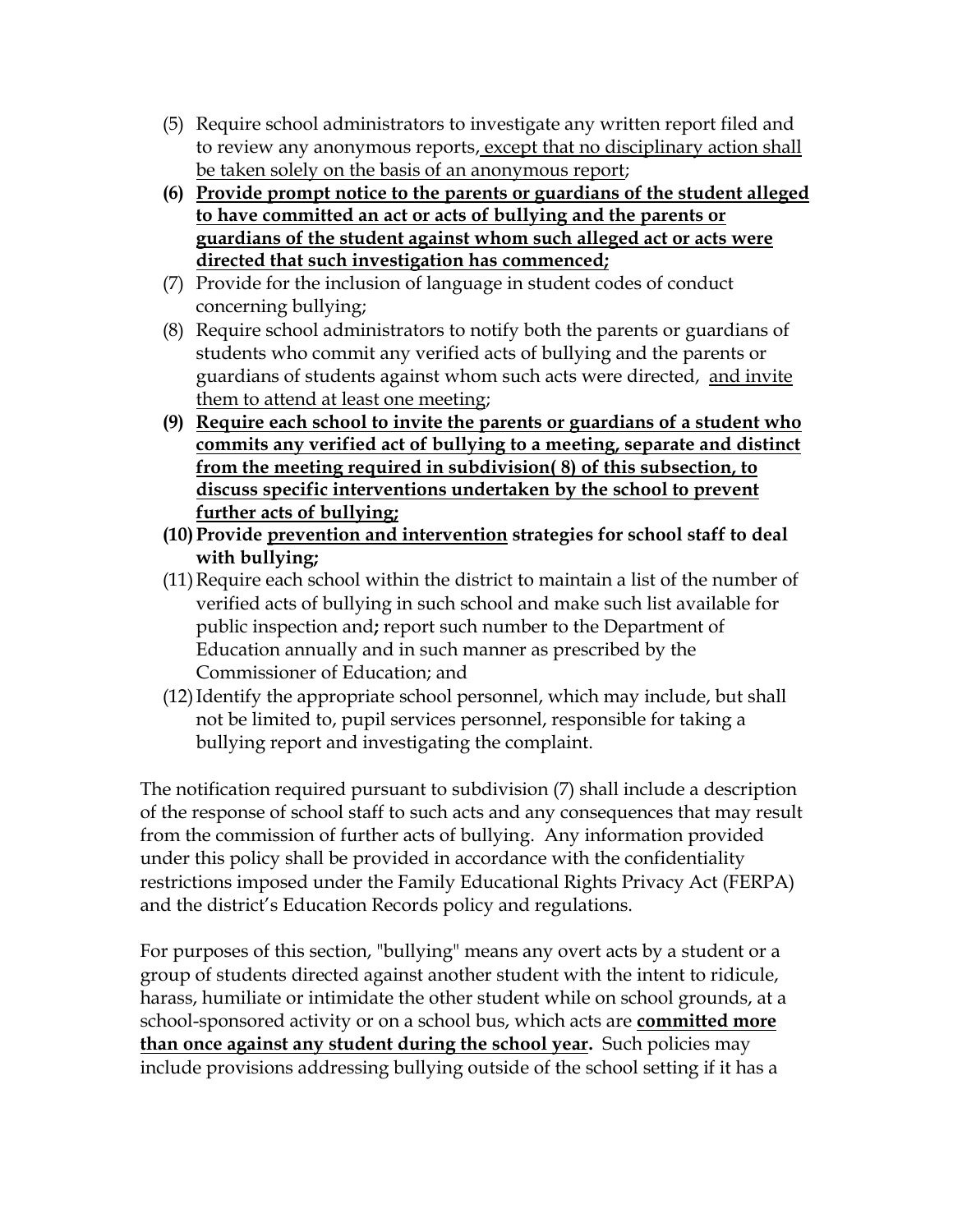direct and negative impact on a student's academic performance or safety in school.

Students who engage in bullying behavior shall be subject to school discipline up to and including expulsion.

## **Designation of Authority**

The Superintendent of the Connecticut Technical High School System is authorized to develop procedures regarding this policy, including a process to ensure that appropriate staff have been informed.

## **Attachment**

Sec. 2. Section 10-222d as amended by PA \_\_\_\_\_of the general statutes (*Effective July 1, 2014*): (NEW language is **bold)**

(1)"Bullying" means (A) the repeated use by one or more students of a written, oral or electronic communication, such as cyberbullying, directed at or referring to another student attending school in the same school district, or (B) a physical act or gesture by one or more students repeatedly directed at another student attending school in the same school district, that: (i) Causes physical or emotional harm to such student or damage to such student's property, (ii) places such student in reasonable fear of harm to himself or herself, or of damage to his or her property, (iii) creates a hostile environment at school for such student, (iv) infringes on the rights of such student at school, or (v) substantially disrupts the education process or the orderly operation of a school. "Bullying" shall include, but not be limited to, a written, oral or electronic communication or physical act or gesture based on any actual or perceived differentiating characteristic, such as race, color, religion, ancestry, national origin, gender, sexual orientation, gender identity or expression, socioeconomic status, academic status, physical appearance, or mental, physical, developmental or sensory disability, or by association with an individual or group who has or is perceived to have one or more of such characteristics;

(2)"Cyberbullying" means any act of bullying through the use of the Internet, interactive and digital technologies, cellular mobile telephone or other mobile electronic devices or any electronic communications;

(3)"Mobile electronic device" means any hand-held or other portable electronic equipment capable of providing data communication between two or more individuals, including, but not limited to, a text messaging device, a paging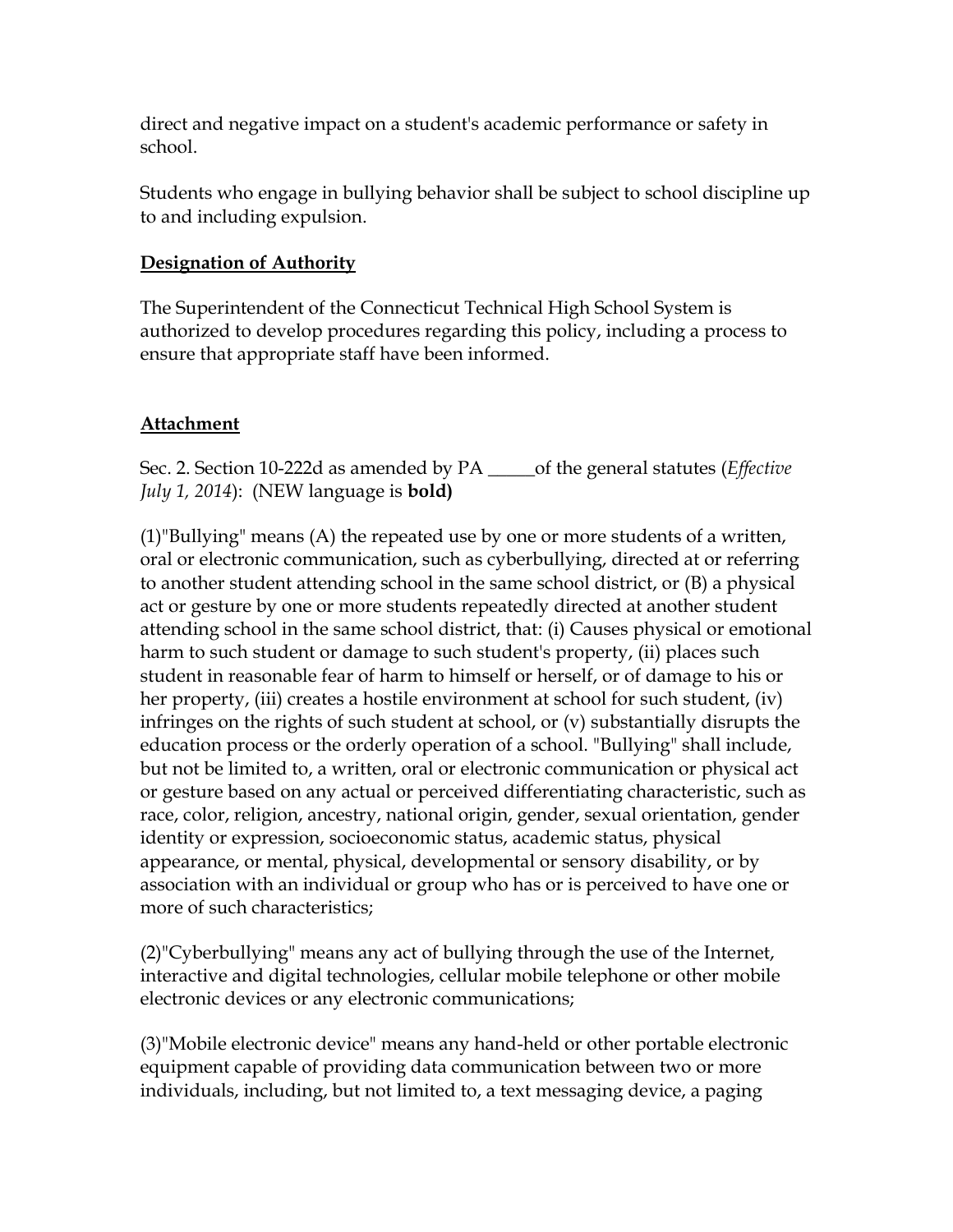device, a personal digital assistant, a laptop computer, equipment that is capable of playing a video game or a digital video disk, or equipment on which digital images are taken or transmitted;

(4)"Electronic communication" means any transfer of signs, signals, writing, images, sounds, data or intelligence of any nature transmitted in whole or in part by a wire, radio, electromagnetic, photoelectronic or photo-optical system;

(5)"Hostile environment" means a situation in which bullying among students is sufficiently severe or pervasive to alter the conditions of the school climate;

(6)"Outside of the school setting" means at a location, activity or program that is not school related, or through the use of an electronic device or a mobile electronic device that is not owned, leased or used by a local or regional board of education;

(7)"School employee" means (A) a teacher, substitute teacher, school administrator, school superintendent, guidance counselor, psychologist, social worker, nurse, physician, school paraprofessional or coach employed by a local or regional board of education or working in a public elementary, middle or high school; or (B) any other individual who, in the performance of his or her duties, has regular contact with students and who provides services to or on behalf of students enrolled in a public elementary, middle or high school, pursuant to a contract with the local or regional board of education; and

(8)"School climate" means the quality and character of school life with a particular focus on the quality of the relationships within the school community between and among students and adults.

(b)Each local and regional board of education shall develop and implement a safe school climate plan to address the existence of bullying in its schools. Such plan shall: (1) Enable students to anonymously report acts of bullying to school employees and require students and the parents or guardians of students to be notified **[**annually**] at the beginning of each school year** of the process by which students may make such reports, (2) enable the parents or guardians of students to file written reports of suspected bullying, (3) require school employees who witness acts of bullying or receive reports of bullying to orally notify the safe school climate specialist, described in section 10-222k, or another school administrator if the safe school climate specialist is unavailable, not later than one school day after such school employee witnesses or receives a report of bullying, and to file a written report not later than two school days after making such oral report, (4) require the safe school climate specialist to investigate or supervise the investigation of all reports of bullying and ensure that such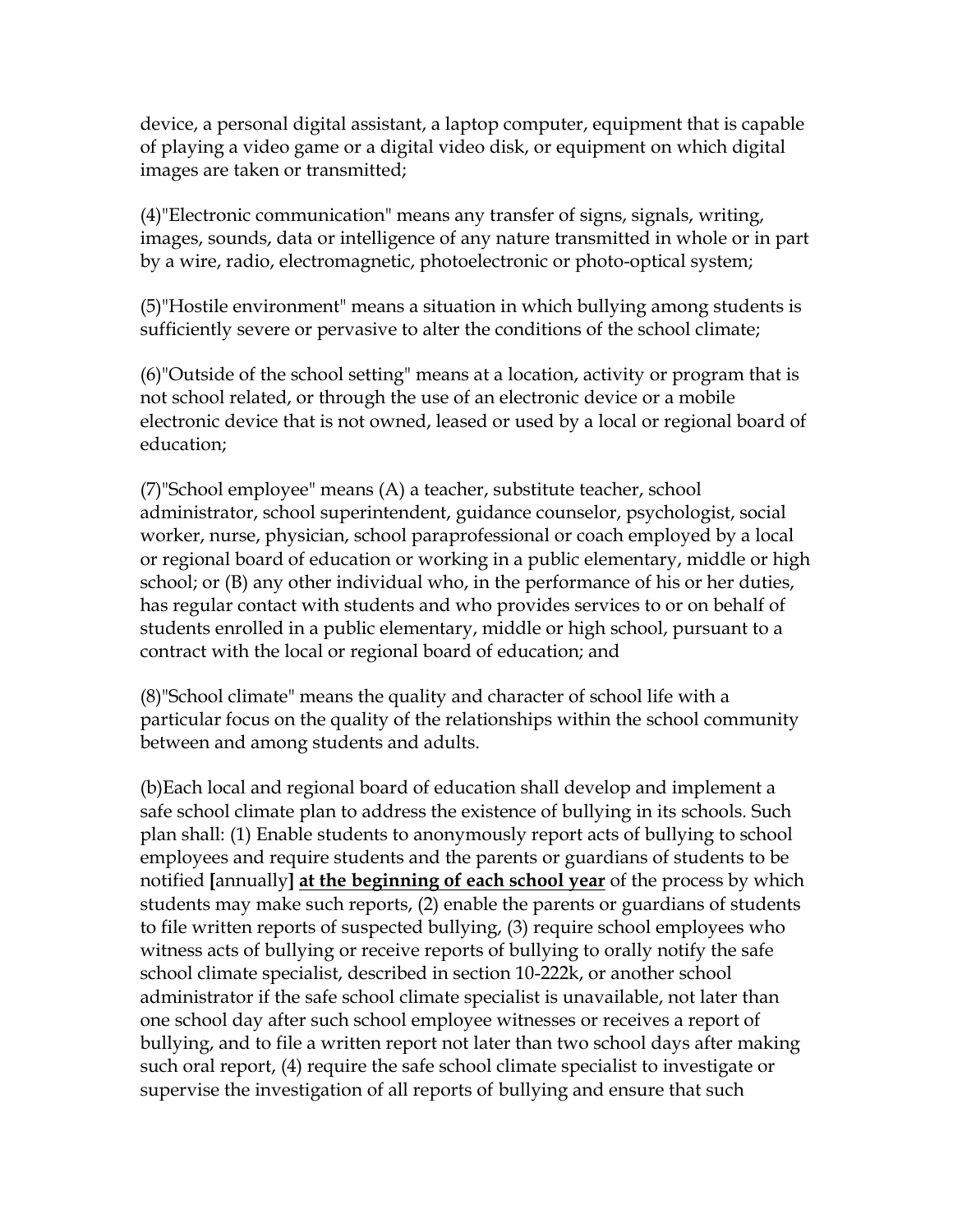investigation is completed promptly after receipt of any written reports made under this section **and that the parents or guardians of the student alleged to have committed an act or acts of bullying and the parents or guardians of the student against whom such alleged act or acts were directed receive prompt notice that such investigation has commenced,** (5) require the safe school climate specialist to review any anonymous reports, except that no disciplinary action shall be taken solely on the basis of an anonymous report, (6**) include a prevention and intervention strategy, as defined by section 10-222g, as amended by this act**, for school employees to deal with bullying, (7) provide for the inclusion of language in student codes of conduct concerning bullying, (8) require each school to notify the parents or guardians of students who commit any verified acts of bullying and the parents or guardians of students against whom such acts were directed not later than forty-eight hours after the completion of the investigation described in subdivision (4) of this subsection, (9) require each school to invite the parents or guardians of a student **[**who commits any verified act of bullying and the parents or guardians of the student**]** against whom such act was directed to a meeting to communicate to such parents or guardians the measures being taken by the school to ensure the safety of the student against whom such act was directed **and policies and procedures in place to prevent further acts of bullying, (10) require each school to invite the parents or guardians of a student who commits any verified act of bullying to a meeting, separate and distinct from the meeting required in subdivision (9) of this subsection, to discuss specific interventions undertaken by the school to prevent further acts of bullying,** (11) establish a procedure for each school to document and maintain records relating to reports and investigations of bullying in such school and to maintain a list of the number of verified acts of bullying in such school and make such list available for public inspection, and annually report such number to the Department of Education, and in such manner as prescribed by the Commissioner of Education, **[**(11)**]** (12) direct the development of case-by-case interventions for addressing repeated incidents of bullying against a single individual or recurrently perpetrated bullying incidents by the same individual that may include both counseling and discipline, **[**(12)**]** (13) prohibit discrimination and retaliation against an individual who reports or assists in the investigation of an act of bullying, **[**(13)**]** (14) direct the development of student safety support plans for students against whom an act of bullying was directed that address safety measures the school will take to protect such students against further acts of bullying, **[**(14)**]** (15) require the principal of a school, or the principal's designee, to notify the appropriate local law enforcement agency when such principal, or the principal's designee, believes that any acts of bullying constitute criminal conduct, **[**(15)**]** (16) prohibit bullying (A) on school grounds, at a school-sponsored or school-related activity, function or program whether on or off school grounds, at a school bus stop, on a school bus or other vehicle owned, leased or used by a local or regional board of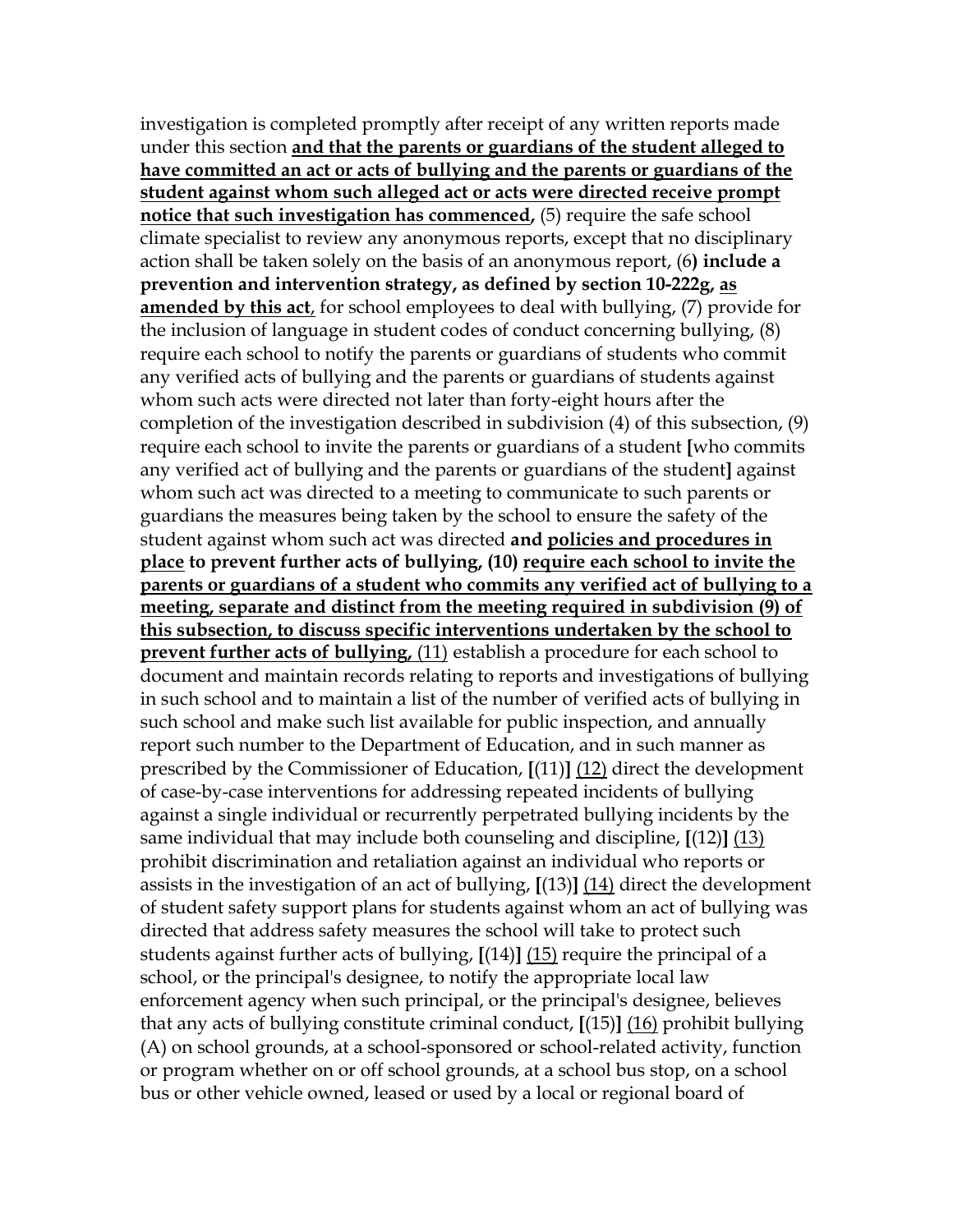education, or through the use of an electronic device or an electronic mobile device owned, leased or used by the local or regional board of education, and (B) outside of the school setting if such bullying (i) creates a hostile environment at school for the student against whom such bullying was directed, or (ii) infringes on the rights of the student against whom such bullying was directed at school, or (iii) substantially disrupts the education process or the orderly operation of a school, **[**(16)**]** (17) require, at the beginning of each school year, each school to provide all school employees with a written or electronic copy of the school district's safe school climate plan, and **[**(17)**]** (18) require that all school employees annually complete the training described in section 10-220a or section 10-222j. The notification required pursuant to subdivision (8) of this subsection and the invitation required pursuant to subdivision (9) of this subsection shall include a description of the response of school employees to such acts and any consequences that may result from the commission of further acts of bullying.

(c)Not later than January 1, 2012, each local and regional board of education shall approve the safe school climate plan developed pursuant to this section and submit such plan to the Department of Education. Not later than thirty calendar days after approval of such plan by the local or regional board of education, the board shall make such plan available on the board's and each individual school in the school district's Internet web site and ensure that such plan is included in the school district's publication of the rules, procedures and standards of conduct for schools and in all student handbooks.

(d)On and after July 1, 2012, and biennially thereafter, each local and regional board of education shall require each school in the district to complete an assessment using the school climate assessment instruments, including surveys, approved and disseminated by the Department of Education pursuant to section 10-222h. Each local and regional board of education shall collect the school climate assessments for each school in the district and submit such school climate assessments to the department.

Sec. 3. Section 10-222g of the general statutes is repealed and the following is substituted in lieu thereof (*Effective July 1, 2014*):

For the purposes of section 10-222d, as amended by this act, the term "prevention and intervention strategy" may include, but is not limited to, (1) implementation of a positive behavioral interventions and supports process or another evidencebased model approach for safe school climate or for the prevention of bullying identified by the Department of Education, (2) school rules prohibiting bullying, harassment and intimidation and establishing appropriate consequences for those who engage in such acts, (3) adequate adult supervision of outdoor areas, hallways, the lunchroom and other specific areas where bullying is likely to